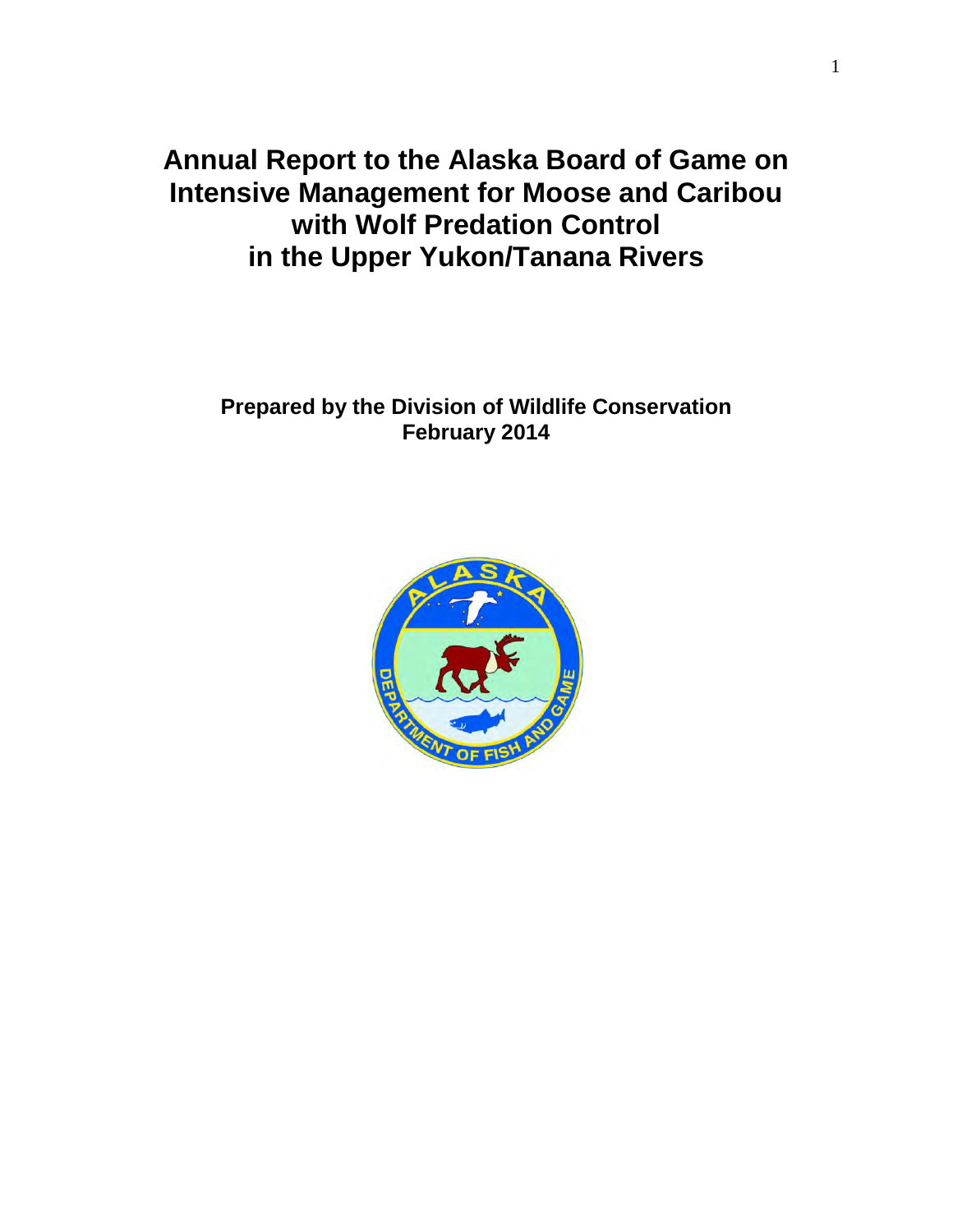- **1) Description of IM Program[1](#page-1-0)**
- **A) This report is an** annual **evaluation for a predation control program authorized by the Alaska Board of Game (Board) under 5 AAC 92.113**
- **B) Month this report was submitted by the Department to the Board:**

**February** X **(annual report) August (interim annual update[2](#page-1-1) ) Year** 2013

- **C) Program name**: Upper Yukon/Tanana Wolf predation Control Program (UYTPCP)
- **D) Existing program** does not have **an associated Operational Plan**
- **E) Game Management Unit(s) fully or partly included in IM program area:** Units 12, 20B, 20D, 20E and 25C
- **F) IM objectives for** Fortymile caribou herd (FCH): population size 50,000–100,000 and harvest 1,000–15,000; for moose in Unit 12 north of the Alaska Highway and all of Unit 20E: population size 8,744–11,116 and harvest 547–1,084
- **G) Month and year the current predation control program was originally authorized by the Board:** November 2004**. Indicate date(s) if renewed:** March 2009
- **H) Predation control is** currently active **in this IM area**.
- **I) If active, month and year the current predation control program began:** January 2005
- **J) A habitat management program funded by the Department or from other sources is currently active in this IM area:** No
- **K)** Size of IM program area (square miles) and geographic description: 18,750 mi<sup>2</sup> in that portion of Unit 12 north of the Alaska Highway; that portion of Unit 20D within the Goodpaster River drainage upstream from and including the South Fork Goodpaster River drainage, and within the Healy River, and the Billy and Sand creek drainages; that portion of Unit 20B within the Salcha River drainage upstream from and including the Goose Creek drainage, and within the Middle Fork of the Chena River drainage; all of Unit 20E; and that portion of Unit 25C within the Birch Creek drainage upstream from the Steese Highway bridge, and within the area draining into the south and west bank of the Yukon River upstream from the community of Circle (Fig. 1).

<span id="page-1-0"></span> $\overline{a}$ <sup>1</sup> For purpose and context of this report format, see *Intensive Management Protocol, section on Tools for Program Implementation and Assessment* 

<span id="page-1-1"></span><sup>&</sup>lt;sup>2</sup> The interim annual update may be limited only to sections that changed substantially since prior annual report [*e.g., only Tables 3 and 6 in areas with a fall ungulate survey and only wolf control*]

Annual Report on Intensive Management for Caribou and Moose with Predation Control in Upper Yukon/Tanana Wolf Predation Control Area, Alaska Department of Fish & Game, Division of Wildlife Conservation, February 2014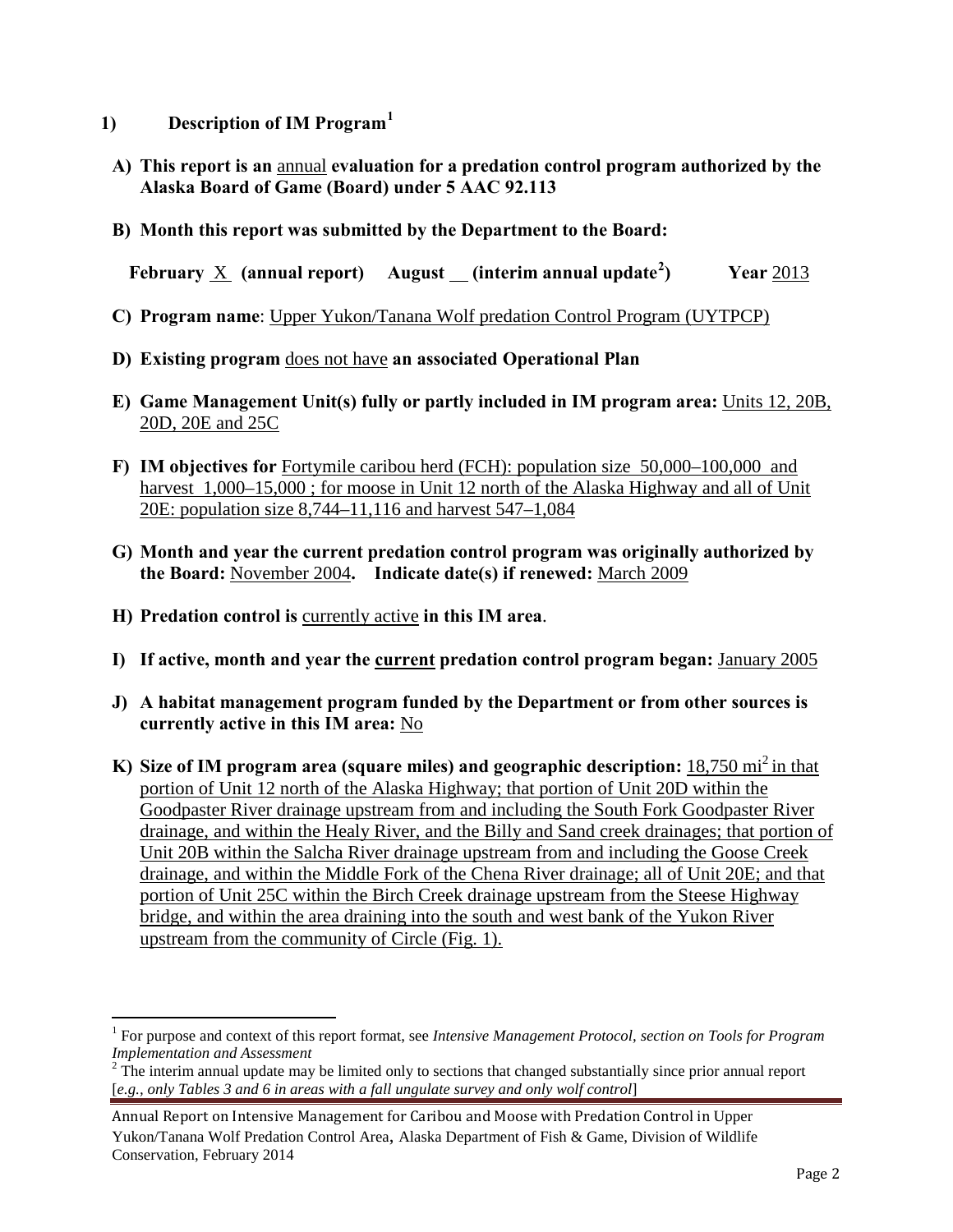

**Figure 1. Upper Yukon/Tanana Predator Control Program Area (18,750 mi<sup>2</sup> )** 

**L) Size and geographic description of area for assessing ungulate abundance:** Caribou- $25,217 \text{ mi}^2$  FCH hunt area (Fig. 2); Moose-4,630 mi<sup>2</sup> within the Unit 20E West and 20E Central Moose Survey Areas in southern Unit 20E.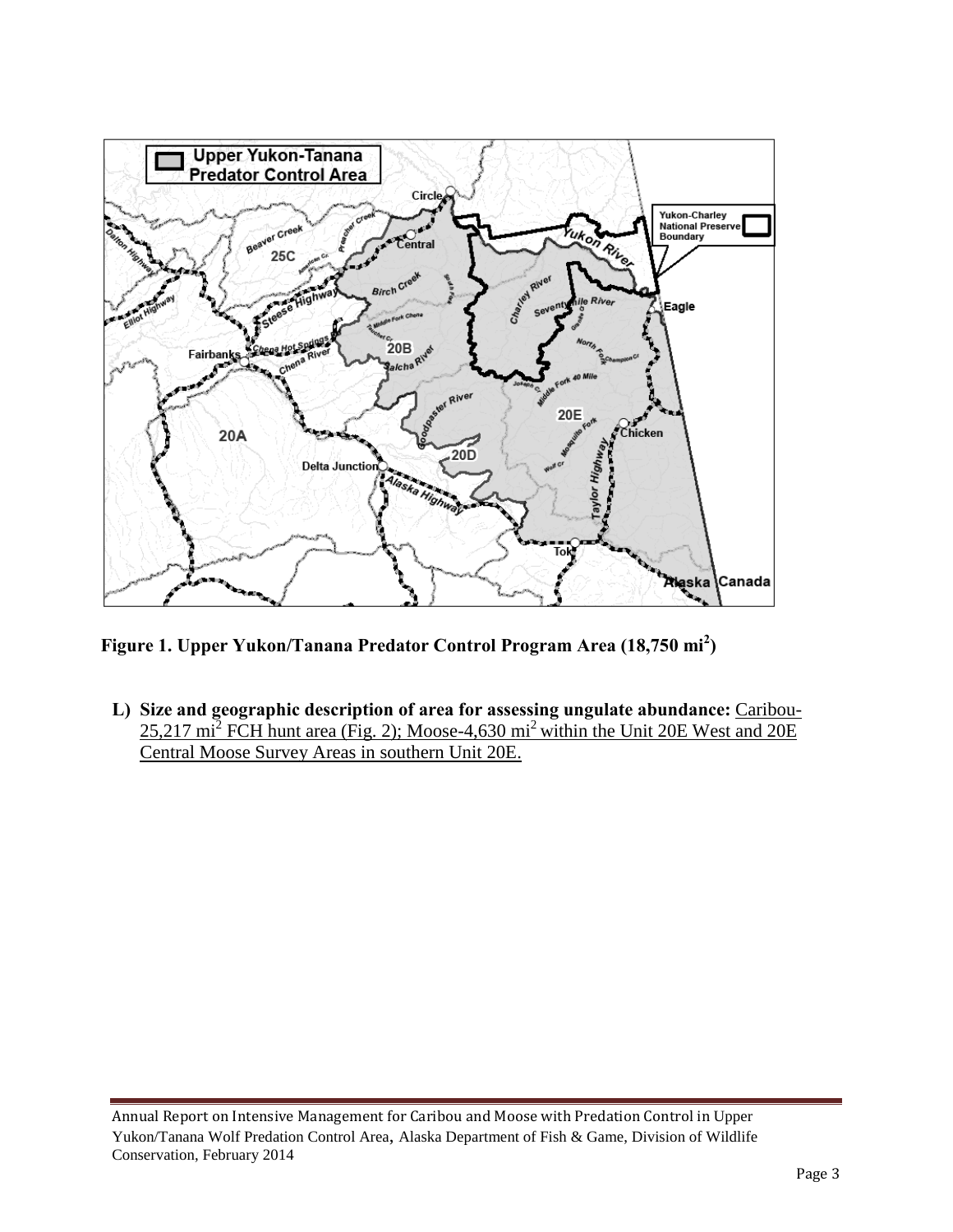

**M) Size and geographic description of area for ungulate harvest reporting:** Caribou–FCH hunt area (25,217 mi<sup>2</sup>); Moose–Unit 12 north of the Alaska Highway and all of Unit 20E  $(9,150 \text{ mi}^2)$ .

- **N) Size and geographic description of area for assessing predator abundance:** Predator Control Area (PCA)- $18,750 \text{ mi}^2$ .
- **O)** Size and geographic description of predation control area: PCA-18,750 mi<sup>2</sup>.
- **P) Criteria for evaluating progress toward IM objectives:** Caribou and moose abundance and harvest.
- **Q)** Criteria for success with this program: FCH population  $= 50,000-100,000$  and harvest  $=$ 1,000–15,000 caribou; moose population in Unit 12 north of the Alaska Highway and in all of Unit 20E population =  $8,744-11,116$  and harvest =  $547-1,084$  moose.
- **R) Department recommendation for IM program in this reporting period**: Continue program **(details provided in section 6)**

### **2) Prey data**

Annual Report on Intensive Management for Caribou and Moose with Predation Control in Upper Yukon/Tanana Wolf Predation Control Area, Alaska Department of Fish & Game, Division of Wildlife Conservation, February 2014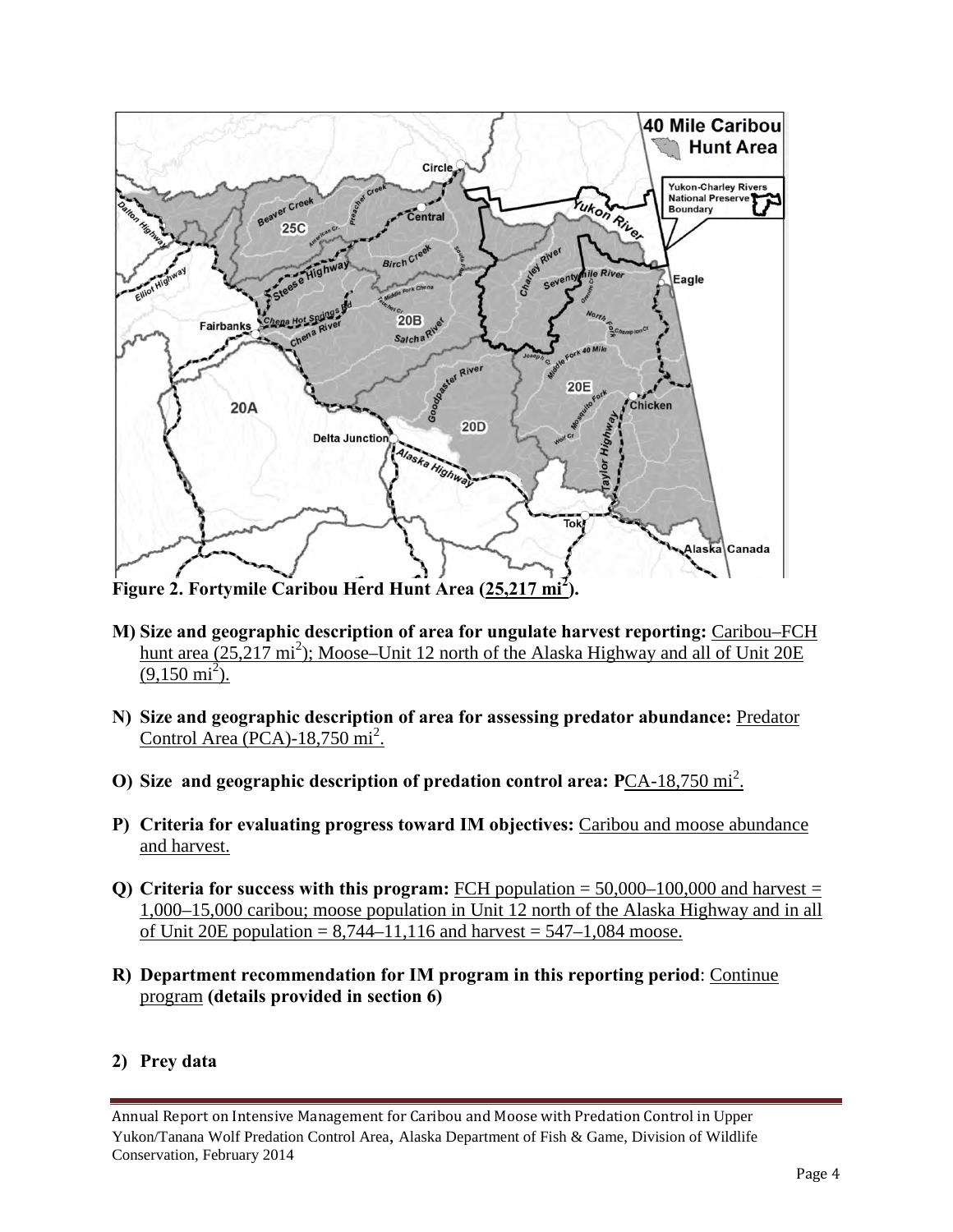**Date(s) and method of most recent** fall/spring **abundance assessment for:** Caribou–June 2010 photo census (Table 1); Moose – November 2012 geospatial moose population survey (Table 2).

**Compared to IM area, was a similar trend and magnitude of difference in abundance observed in nearby non-treatment area(s) since program inception:** Nontreatment area not established.

**Date(s) of most recent age and sex composition survey for:** Caribou – October 2013 composition survey (Table 1); Moose – November 2012 geospacial moose population survey (Table 2)

**Compared to IM area, was a similar composition trend and magnitude of difference in composition observed in nearby non-treatment area(s) since program inception:** Non-treatment area not established.

**Table 1**. **Fortymile Caribou Herd (FCH) abundance, age and sex composition in FCH hunt area since the herd was added to the control program in year 3 to year 10. Regulatory year is 1 July through 30 June (e.g., RY13 = 1 July 2013 through 30 June 2014).**

|               | <b>Regulatory</b> |                  | <b>Composition (number per 100 cows)</b> |              |                |  |
|---------------|-------------------|------------------|------------------------------------------|--------------|----------------|--|
| <b>Period</b> | vear              | Abundance        | <b>Calves</b>                            | <b>Bulls</b> | Total <i>n</i> |  |
| Year 1        | 2004              |                  |                                          |              |                |  |
| Year 2        | 2005              |                  |                                          |              |                |  |
| Year 3        | 2006              | $43,837^{\rm a}$ | 34                                       | 43           | 4,995          |  |
| Year 4        | 2007              | $44,673^{\circ}$ | 37                                       | 36           | 5,228          |  |
| Year 5        | 2008              | $46,510^{b}$     | 33                                       | 37           | 4,119          |  |
| Year 6        | 2009              | $51,675^{\rm b}$ | 34                                       | 59           | 4,503          |  |
| Year 7        | 2010              |                  | 32                                       | 43           | 7,169          |  |
| Year 8        | 2011              |                  | 25                                       | 42           | 3,949          |  |
| Year 9        | 2012              |                  | 22                                       | 40           | 4,832          |  |
| Year 10       | 2013              |                  | 28                                       | 38           | 3,921          |  |

<sup>a</sup> Modeled population estimate.

 $<sup>b</sup>$  Minimum population estimate from photo census.</sup>

**Describe trend in abundance or composition:** 2–4% annual rate of increase during RY06– RY09, based on modeling and photo census results

**Table 2**. **Moose abundance, age and sex composition in Unit 20E West and 20E Central moose survey areas in southern Unit 20E since program implementation in year 1 to year 10. A regulatory year is 1 July through 30 June (e.g., RY12 = 1 July 2012 through 30 June 2013).** 

|               | <b>Regulatory</b> |                              | <b>Composition (number per 100 cows)</b> |              |                |  |
|---------------|-------------------|------------------------------|------------------------------------------|--------------|----------------|--|
| <b>Period</b> | vear              | <b>Abundance (variation)</b> | <b>Calves</b>                            | <b>Bulls</b> | Total <i>n</i> |  |
| Year 1        | 2004              | 2268 (90% CI $\pm$ 17%)      |                                          |              | 516            |  |

Annual Report on Intensive Management for Caribou and Moose with Predation Control in Upper Yukon/Tanana Wolf Predation Control Area, Alaska Department of Fish & Game, Division of Wildlife Conservation, February 2014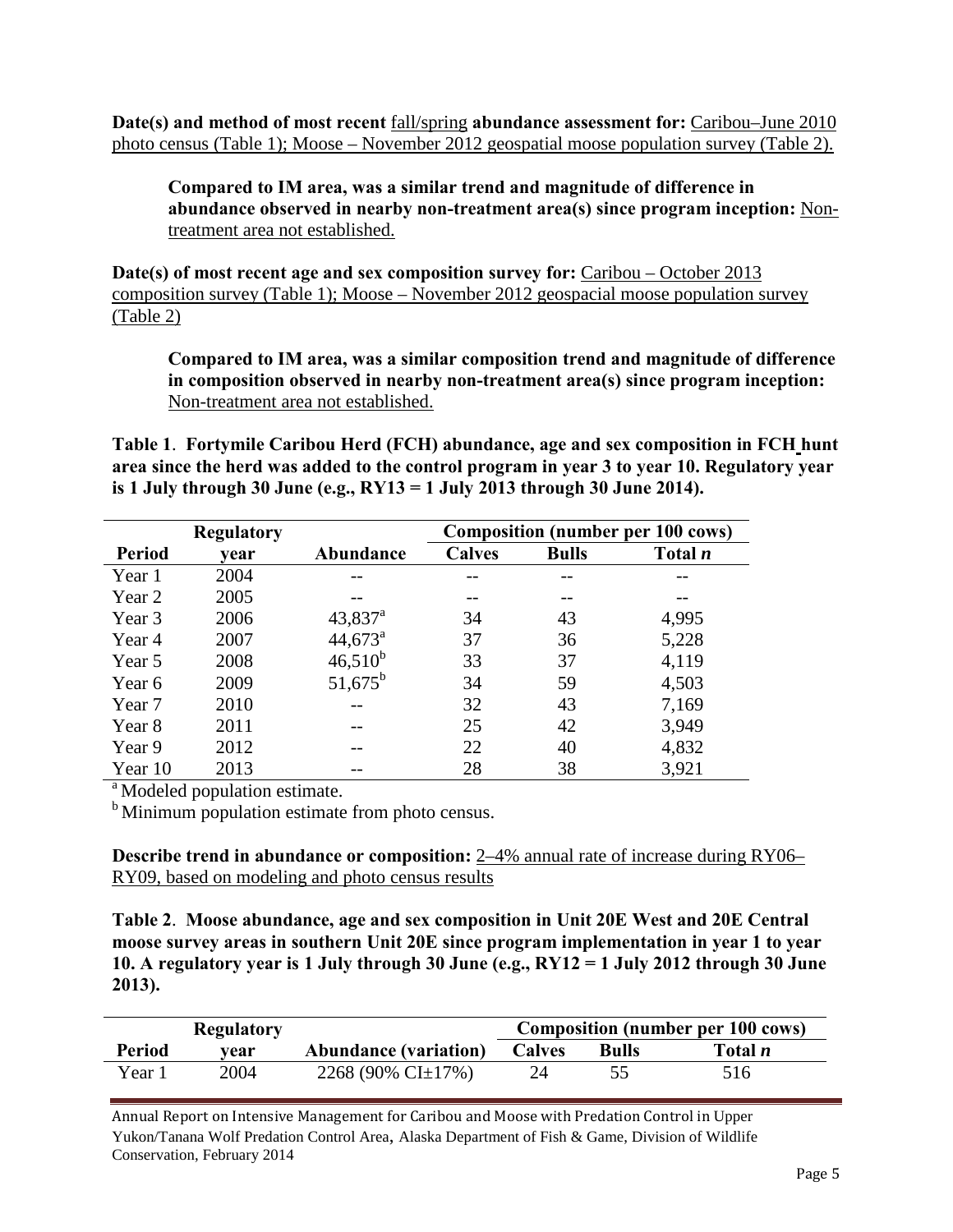|               | <b>Regulatory</b> |                              |               | <b>Composition (number per 100 cows)</b> |                |  |  |
|---------------|-------------------|------------------------------|---------------|------------------------------------------|----------------|--|--|
| <b>Period</b> | vear              | <b>Abundance (variation)</b> | <b>Calves</b> | <b>Bulls</b>                             | Total <i>n</i> |  |  |
| Year 2        | 2005              | 2913 (90% CI±14%)            | 23            | 52                                       | 887            |  |  |
| Year 3        | 2006              | 3352 (90% CI±15%)            | 31            | 42                                       | 1104           |  |  |
| Year 4        | 2007              | 3469 (90% CI±14%)            | 26            | 48                                       | 935            |  |  |
| Year 5        | 2008              | 3147 (90% CI $\pm$ 11%)      | 28            | 60                                       | 865            |  |  |
| Year 6        | 2009              | 3950 (90% CI±12%)            | 30            | 58                                       | 1046           |  |  |
| Year 7        | 2010              | 3894 (90% CI±15%)            | 28            | 70                                       | 987            |  |  |
| Year 8        | 2011              | 4148 (90% CI $\pm$ 16%)      | 14            | 67                                       | 1071           |  |  |
| Year 9        | 2012              | 4165 (90% CI $\pm$ 16%)      | 17            | 53                                       | 1061           |  |  |
| Year 10       | 2013              |                              | a             | a                                        | $\mathbf{a}$   |  |  |

<sup>a</sup> No survey conducted.

**Describe trend in abundance or composition:** Moose increased during RY04–RY12 based upon point estimates with non-overlapping 90% confidence intervals in RY04 and RY12

**Table 3**. **Fortymile Caribou Herd (FCH) harvest in FCH hunt area since the herd was added to the control program in year 3 to year 10. A regulatory year is 1 July through 30 June (e.g., RY12 = 1 July 2012 through 30 June 2013). Methods for estimating unreported harvest are described in Survey and Inventory reports.**

|               | <b>Regulatory</b> | <b>Reported</b> |                 | <b>Estimated</b>  | <b>Total</b>   |       |         |
|---------------|-------------------|-----------------|-----------------|-------------------|----------------|-------|---------|
| <b>Period</b> | vear              | <b>Male</b>     | Female          | <b>Unreported</b> | <b>Illegal</b> | Yukon | harvest |
| Year 1        | 2004              | --              | --              |                   | --             | --    |         |
| Year 2        | 2005              |                 | --              | --                | --             | --    |         |
| Year 3        | 2006              | 601             | 247             | 10                | 10             | 5     | 873     |
| Year 4        | 2007              | 746             | 262             | 10                | 10             | 5     | 1033    |
| Year 5        | 2008              | 696             | 217             | 10                | 10             | 10    | 913     |
| Year 6        | 2009              | 891             | 192             | 10                | 10             | 20    | 1083    |
| Year 7        | 2010              | 636             | 89              | 10                | 10             | 5     | 750     |
| Year 8        | 2011              | 918             | 103             | 10                | 10             | 5     | 1046    |
| Year 9        | 2012              | 1081            | 190             | 10                | 10             | 5     | 1,296   |
| Year 10       | 2013              | $1151^{\rm a}$  | 13 <sup>a</sup> | 30 <sup>b</sup>   | 10             | 60    | 1,264   |

<sup>a</sup> Preliminary data.

<sup>b</sup> Includes 20 caribou reports with unknown sex.

**Describe trend in harvest:** Harvest controlled by fixed annual harvest quota. Annual quota was 850 during RY06–RY09, 795 in RY10, and 1,000 during RY11–RY13.

**Describe any other harvest related trend if appropriate:** None.

**Table 4**. **Moose harvest in Unit 12 north of the Alaska Highway and all of Unit 20E since program implementation in year 1 to year 10. A regulatory year is 1 July through 30 June (e.g., RY13 = 1 July 2013 through 30 June 2014). Methods for estimating unreported harvest are described in Survey and Inventory reports.**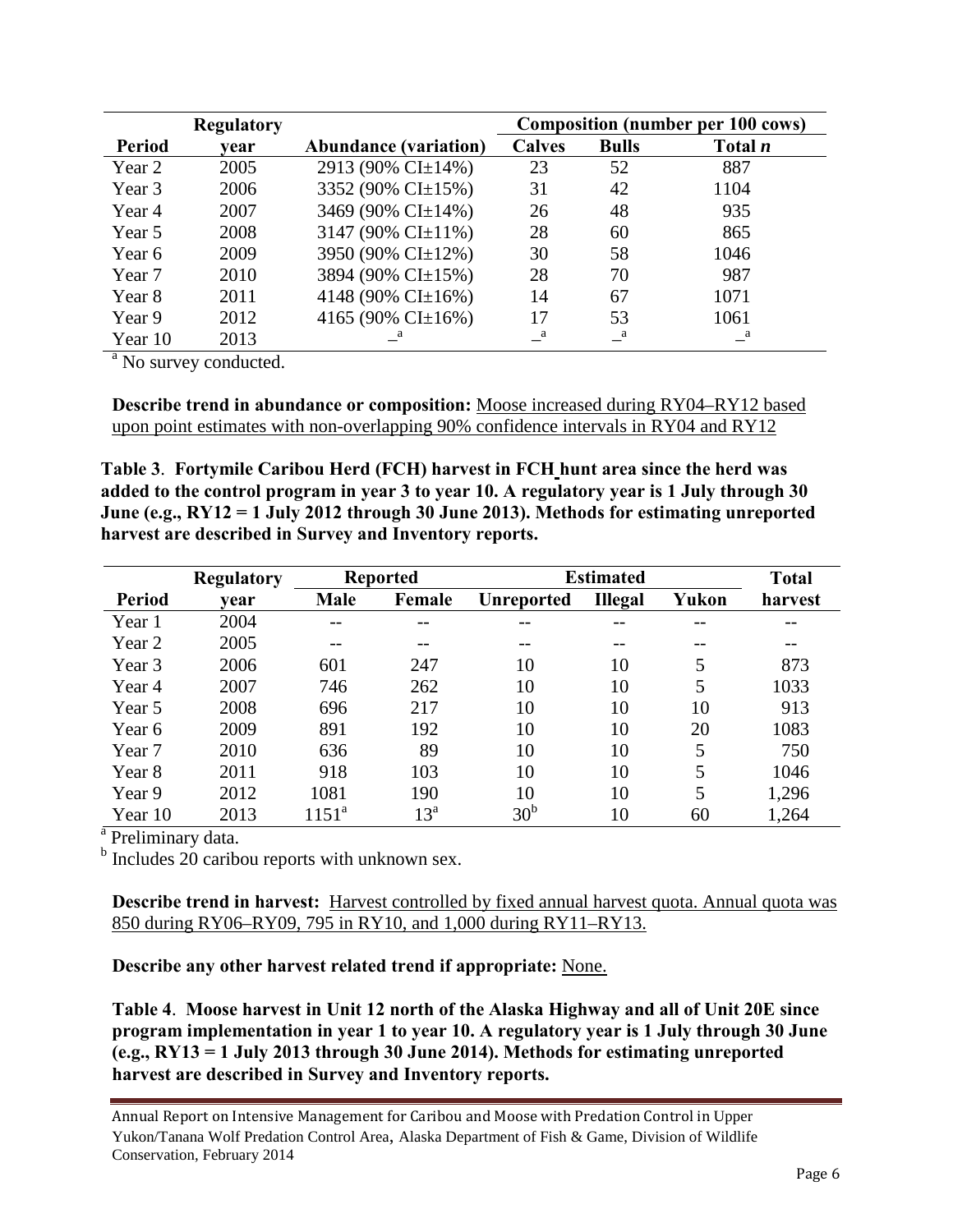|               | <b>Regulatory</b> | <b>Reported</b>  |             | <b>Estimated</b> |                |                      |
|---------------|-------------------|------------------|-------------|------------------|----------------|----------------------|
| <b>Period</b> | vear              | <b>Male</b>      | Female      | Unreported       | <b>Illegal</b> | <b>Total harvest</b> |
| Year 1        | 2004              | 86               | $\Omega$    | $0 - 5$          | $5 - 10$       | $91 - 101$           |
| Year 2        | 2005              | 123              | 0           | $0 - 5$          | $5 - 10$       | 128-138              |
| Year 3        | 2006              | 141              |             | $0 - 5$          | $5 - 10$       | $147 - 157$          |
| Year 4        | 2007              | 151              | 0           | $0 - 5$          | $5 - 10$       | 156-166              |
| Year 5        | 2008              | 189              | 0           | $0 - 5$          | $5 - 10$       | 194-204              |
| Year 6        | 2009              | 180              | 0           | $0 - 5$          | $5 - 10$       | 185-195              |
| Year 7        | 2010              | 184              | 0           | $0 - 5$          | $5 - 10$       | 189-199              |
| Year 8        | 2011              | 212              | 0           | $0 - 5$          | $5 - 10$       | $217 - 227$          |
| Year 9        | 2012              | 193              | 0           | $0 - 5$          | $5 - 10$       | 198-208              |
| Year 10       | 2013              | 147 <sup>a</sup> | $0^{\rm a}$ | $0 - 5$          | $5 - 10$       | $152 - 162^a$        |

<sup>a</sup> Preliminary data.

#### **Describe trend in harvest:** Harvest increased during RY04–RY13.

#### **3) Predator data**

**Date(s) and method of most recent spring abundance assessment for wolves:** May 2013 modeled estimate.

Date(s) and method of most recent fall abundance assessment for wolves: October 2013 – ADF&G Pred–Prey model which uses the relationship between spring wolf, moose and caribou population sizes to predict a likely growth rate for the wolf population from spring to fall. Mathematical equations which define model functions were taken from published predator–prey studies.

**Other research or evidence of trend or abundance status in wolves:** None.

**Table 5. Wolf abundance and removal in Wolf Control Area (WCA) since program implementation in year 1 to year 10. Removal objective is 60–80% of pre-control fall abundance in year 1 of wolf predation control program, so estimated or confirmed number remaining by 1 May each regulatory year in the WCA must be at least 88. Regulatory year is 1 July through 30 June (e.g., RY12 = 1 July 2012 through 30 June 2013).** 

|               |                           | Fall                  |      | <b>Harvest</b><br>removal | Dept.              | <b>Public</b><br>control | <b>Total</b> | <b>Spring</b><br>abundance |
|---------------|---------------------------|-----------------------|------|---------------------------|--------------------|--------------------------|--------------|----------------------------|
| <b>Period</b> | <b>Regulatory</b><br>vear | abundance<br>(range)  | Trap | Hunt                      | control<br>removal | removal                  | removal      | $(range)^{a}$              |
| Year 1        | 2004                      | $380^{b\overline{c}}$ | 52   | 23                        | N/A                | 60                       | 135          | 245                        |
|               |                           | $(350 - 410)$         |      |                           |                    |                          |              | $(215 - 275)$              |
| Year 2        | 2005                      | $335^{\circ}$         | 58   | 10                        | N/A                | 17                       | 85           | 250                        |
|               |                           | $(300 - 370)$         |      |                           |                    |                          |              | $(215 - 285)$              |
| Year 3        | 2006                      | $362^{\circ}$         | 73   | 7                         | N/A                | 23                       | 103          | 259                        |
|               |                           | $(300 - 425)$         |      |                           |                    |                          |              | $(197 - 322)$              |

Annual Report on Intensive Management for Caribou and Moose with Predation Control in Upper Yukon/Tanana Wolf Predation Control Area, Alaska Department of Fish & Game, Division of Wildlife Conservation, February 2014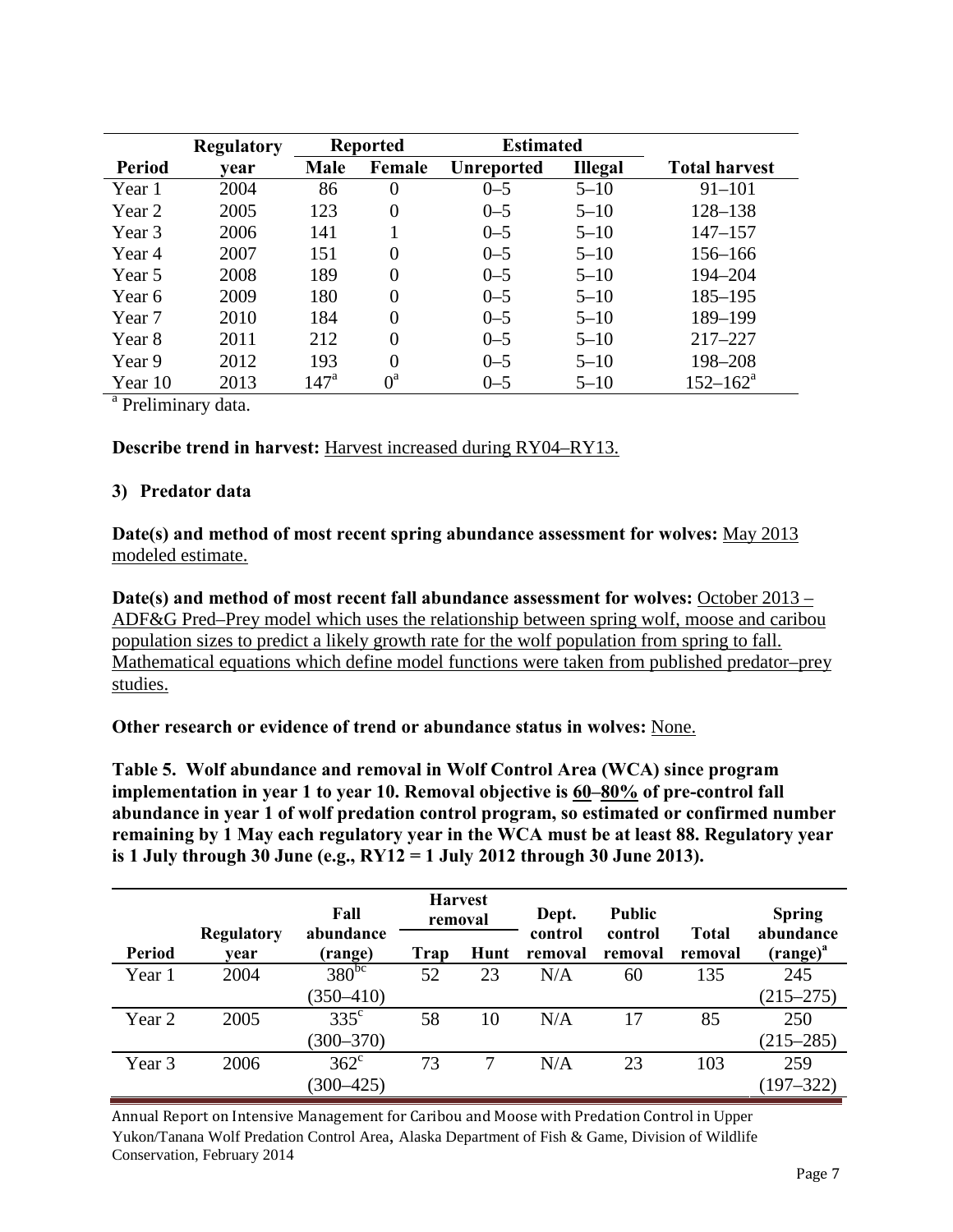|                   |                           | Fall                 |             | <b>Harvest</b><br>removal |                    | <b>Public</b>      |                         | <b>Spring</b>              |
|-------------------|---------------------------|----------------------|-------------|---------------------------|--------------------|--------------------|-------------------------|----------------------------|
| <b>Period</b>     | <b>Regulatory</b><br>vear | abundance<br>(range) | Trap        | Hunt                      | control<br>removal | control<br>removal | <b>Total</b><br>removal | abundance<br>$(range)^{a}$ |
| Year 4            | 2007                      | $382^{\circ}$        | 57          | 14                        | N/A                | 27                 | 98                      | 284                        |
|                   |                           | $(366 - 398)$        |             |                           |                    |                    |                         | $(268 - 300)$              |
| Year 5            | 2008                      | $372^{\rm d}$        | 82          | 11                        | 84                 | 49                 | 226                     | 146                        |
| Year 6            | 2009                      | $235^{\circ}$        | 31          | 4                         | 15                 | 10                 | 60                      | 175                        |
| Year <sub>7</sub> | 2010                      | $274^{\circ}$        | 26          | 11                        | $\overline{0}$     | 25                 | 62                      | 212                        |
|                   |                           | $(262 - 285)$        |             |                           |                    |                    |                         | $(200 - 223)$              |
| Year <sub>8</sub> | 2011                      | $329^\circ$          | 62          | 17                        | 56                 | 8                  | 145                     | 184                        |
|                   |                           | $(315 - 342)$        |             |                           |                    |                    |                         | $(170 - 197)$              |
| Year 9            | 2012                      | $386^\circ$          | 41          | 12                        | 40                 | 78                 | 171                     | 215                        |
|                   |                           | $(368 - 403)$        |             |                           |                    |                    |                         | $(197 - 232)$              |
| Year 10           | 2013                      | 356 <sup>c</sup>     | $0^{\rm f}$ | $10^1$                    | 0 <sup>f</sup>     | $0^{\rm f}$        | $10^{\text{t}}$         | N/A                        |
|                   |                           | $(338 - 373)$        |             |                           |                    |                    |                         |                            |

<sup>a</sup> Fall estimate minus all know wolf kills.<br><sup>b</sup> Pre-control population estimate.  $\binom{c}{r}$ Fall modeled estimate.

d Revised fall modeled estimate using results from a March 2009 reconnaissance survey and RY08 removal data.

The original fall modeled estimate was 393–431.<br>
<sup>e</sup> Revised fall modeled estimate using results from a March 2010 reconnaissance survey and RY09 removal data. The original fall modeled estimate was 262–299.<br><sup>f</sup> Preliminary data.

#### **4) Habitat data and nutritional condition of prey species**

**Where active habitat enhancement is occurring or was recommended in the Operational**  Plan, describe progress toward objectives: No active habitat enhancement.

**Table 6**. **Nutritional indicators for Fortymile Caribou Herd (FCH) in FCH hunt area since the herd was added to the control program in year 3 to year 9. A regulatory year is 1 July through 30 June (e.g., RY12 = 1 July 2012 through 30 June 2013).**

| Period            | <b>Regulatory</b><br>Year | <b>Spring Birthrates (%</b><br>of cows $\geq$ 36 months<br>that gave birth) |
|-------------------|---------------------------|-----------------------------------------------------------------------------|
| Year 1            | 2004                      |                                                                             |
| Year <sub>2</sub> | 2005                      |                                                                             |
| Year 3            | 2006                      | 89                                                                          |
| Year 4            | 2007                      | 90                                                                          |
| Year 5            | 2008                      | 70                                                                          |
| Year 6            | 2009                      | 70                                                                          |
| Year 7            | 2010                      | 86                                                                          |
| Year 8            | 2011                      | 82                                                                          |
| Year 9            | 2012                      | 88                                                                          |

Annual Report on Intensive Management for Caribou and Moose with Predation Control in Upper Yukon/Tanana Wolf Predation Control Area, Alaska Department of Fish & Game, Division of Wildlife Conservation, February 2014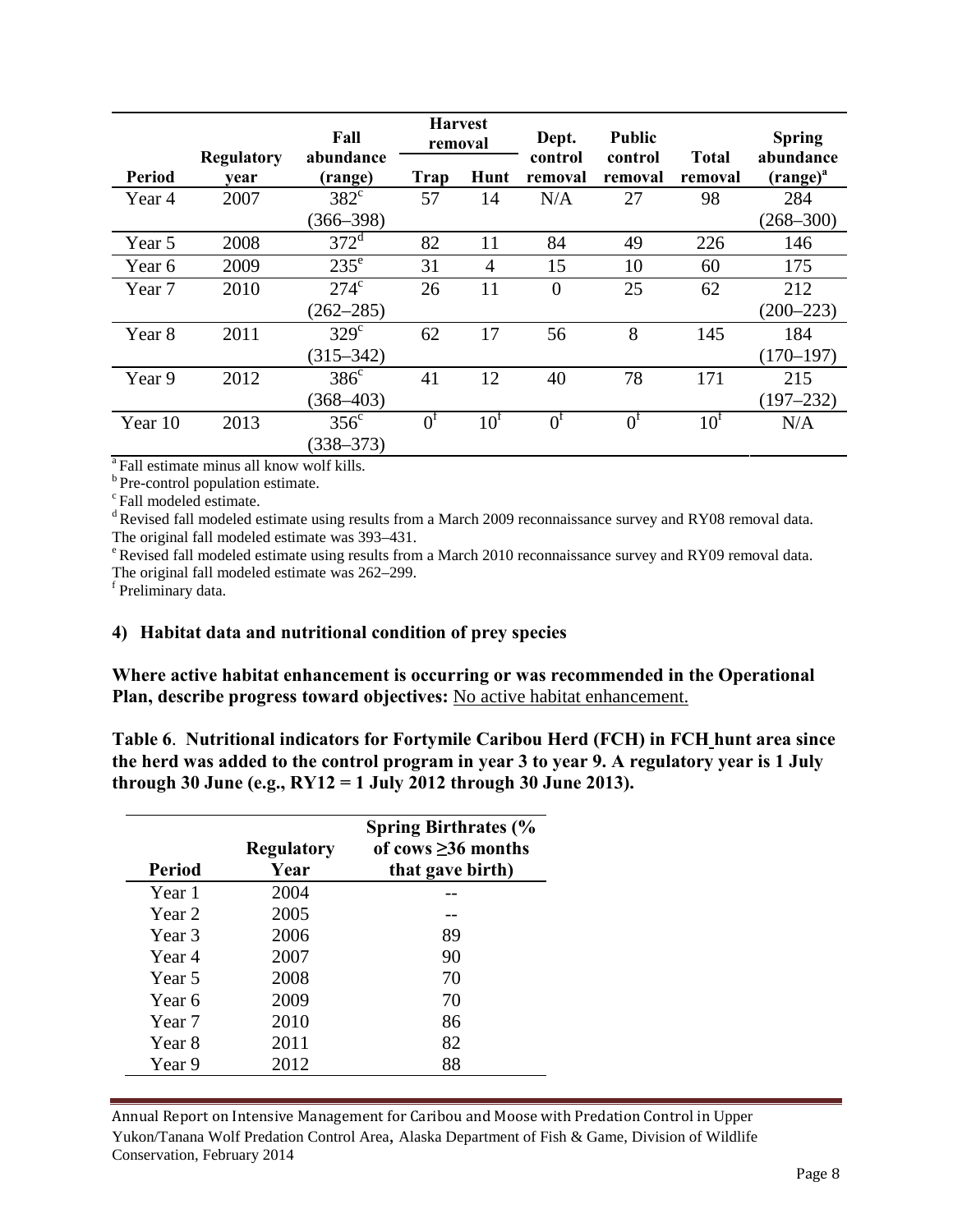**Table 7**. **Nutritional indicators for moose in Unit 20E West and 20E Central moose survey areas in southern Unit 20E since program implementation in year 1 to year 9. A regulatory year is 1 July through 30 June (e.g., RY12 = 1 July 2012 through 30 June 2013).**

|        | <b>Regulatory</b> | <b>Twinning Rates (% of</b><br>cows observed with |
|--------|-------------------|---------------------------------------------------|
| Period | Year              | calf that had twins)                              |
| Year 1 | 2004              | 24                                                |
| Year 2 | 2005              | 47                                                |
| Year 3 | 2006              | 27                                                |
| Year 4 | 2007              | 17                                                |
| Year 5 | 2008              | 41                                                |
| Year 6 | 2009              | 22                                                |
| Year 7 | 2010              | 21                                                |
| Year 8 | 2011              | 35                                                |
| Year 9 | 2012              | 32                                                |

## **5) Costs specific to implementing Intensive Management**

**Table 8**. **Cost (\$1000 = 1.0) of agency salary based on estimate of proportional time of field level staff and cost of operations for intensive management activities (e.g., predator control or habitat enhancement beyond normal Survey and Inventory work) performed by personnel in the Department or work by other state agencies (e.g., Division of Forestry) or contractors in Upper Yukon/Tanana Predator Control Area during year 7 to year 9. Fiscal year (FY) is also 1 July to 30 June but the year is one greater than the comparable RY (e.g, FY 2010 is 1 July 2009 to 30 June 2010).** 

|        |       | <b>Predation control</b> <sup>a</sup> |                            |             | <b>Other IM activities</b> | <b>Total IM</b> | Research |
|--------|-------|---------------------------------------|----------------------------|-------------|----------------------------|-----------------|----------|
| Period | FV    | Time <sup>p</sup>                     | $\textbf{Cost}^\textbf{c}$ | <b>Time</b> | Cost                       | cost            | cost     |
| Year 7 | 2011  | 0.4                                   | 3.5                        | 12.7        | 166.4                      | 169.9           | 67.1     |
| Year 8 | 2012. | 3.9                                   | 242.5                      | 12.0        | 154.0                      | 396.5           | 80.3     |
| Year 9 | 2013. | う 3                                   | 136.1                      | 11 X        | 150.0                      | 286.1           | l 2.0    |

**a State or private funds only.** 

**b Person-months (22 days per month) <sup>c</sup>**

**Salary plus operations** 

**d Separate from implementing IM program but beneficial for understanding of ecological or human response to management treatment (scientific approach that is not unique to IM).** 

## **6) Evaluation (February 2014) for program renewal following Year 9 and Department recommendations for UYTPCP**.

Has progress toward defined criteria been achieved? Yes

Annual Report on Intensive Management for Caribou and Moose with Predation Control in Upper Yukon/Tanana Wolf Predation Control Area, Alaska Department of Fish & Game, Division of Wildlife Conservation, February 2014